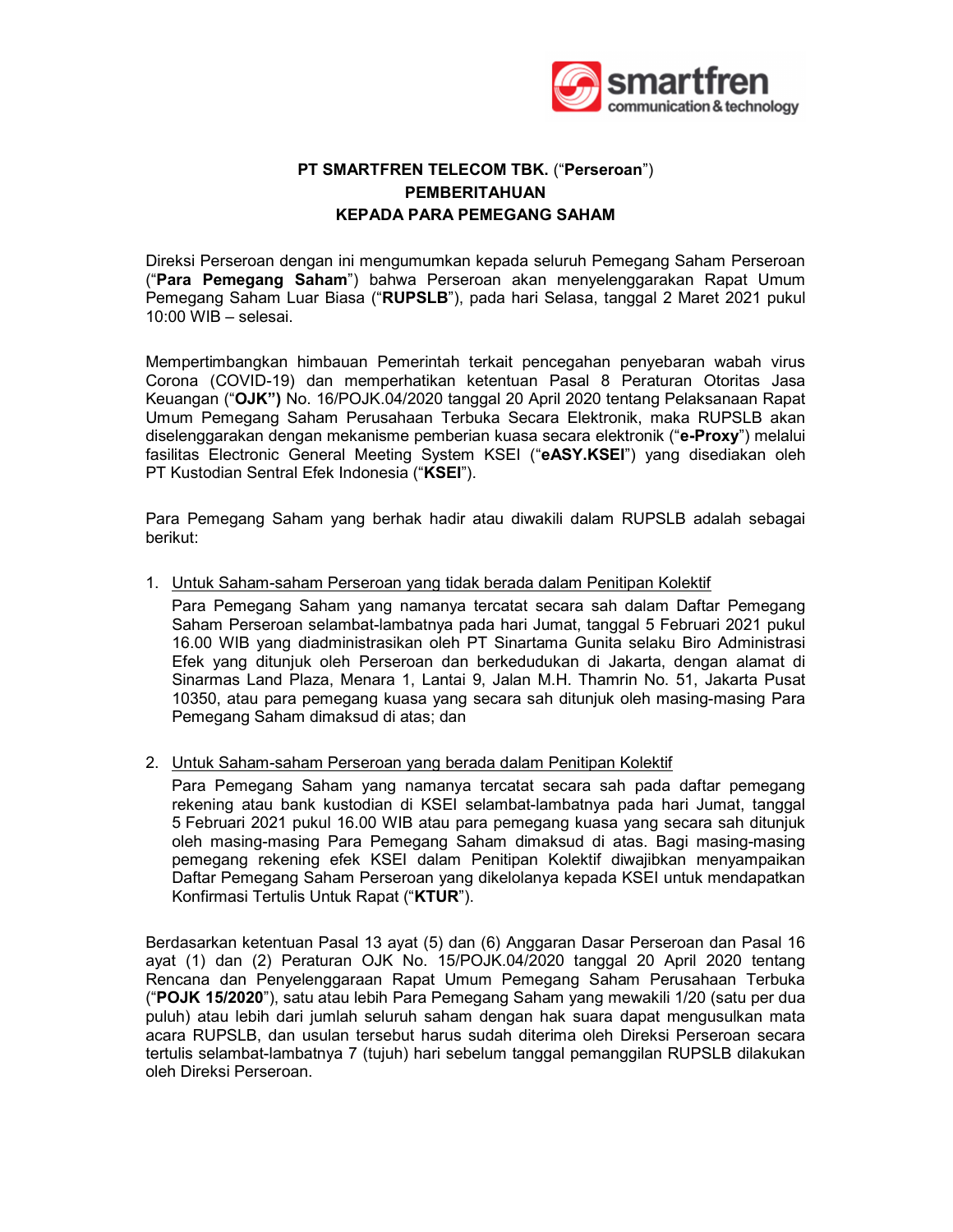

Sesuai dengan ketentuan Pasal 14 ayat (1) dan (17) Anggaran Dasar Perseroan, dan Pasal 17 ayat (1) dan Pasal 52 ayat (1) POJK 15/2020, maka pemanggilan RUPSLB akan dilakukan melalui situs web Bursa Efek Indonesia, situs web KSEI selaku penyedia e-RUPS, dan situs web Perseroan paling lambat pada hari Senin, tanggal 8 Februari 2021.

Demikianlah pemberitahuan Direksi Perseroan, untuk diketahui dan diperhatikan oleh Para Pemegang Saham.

> Jakarta, 22 Januari 2021 Direksi Perseroan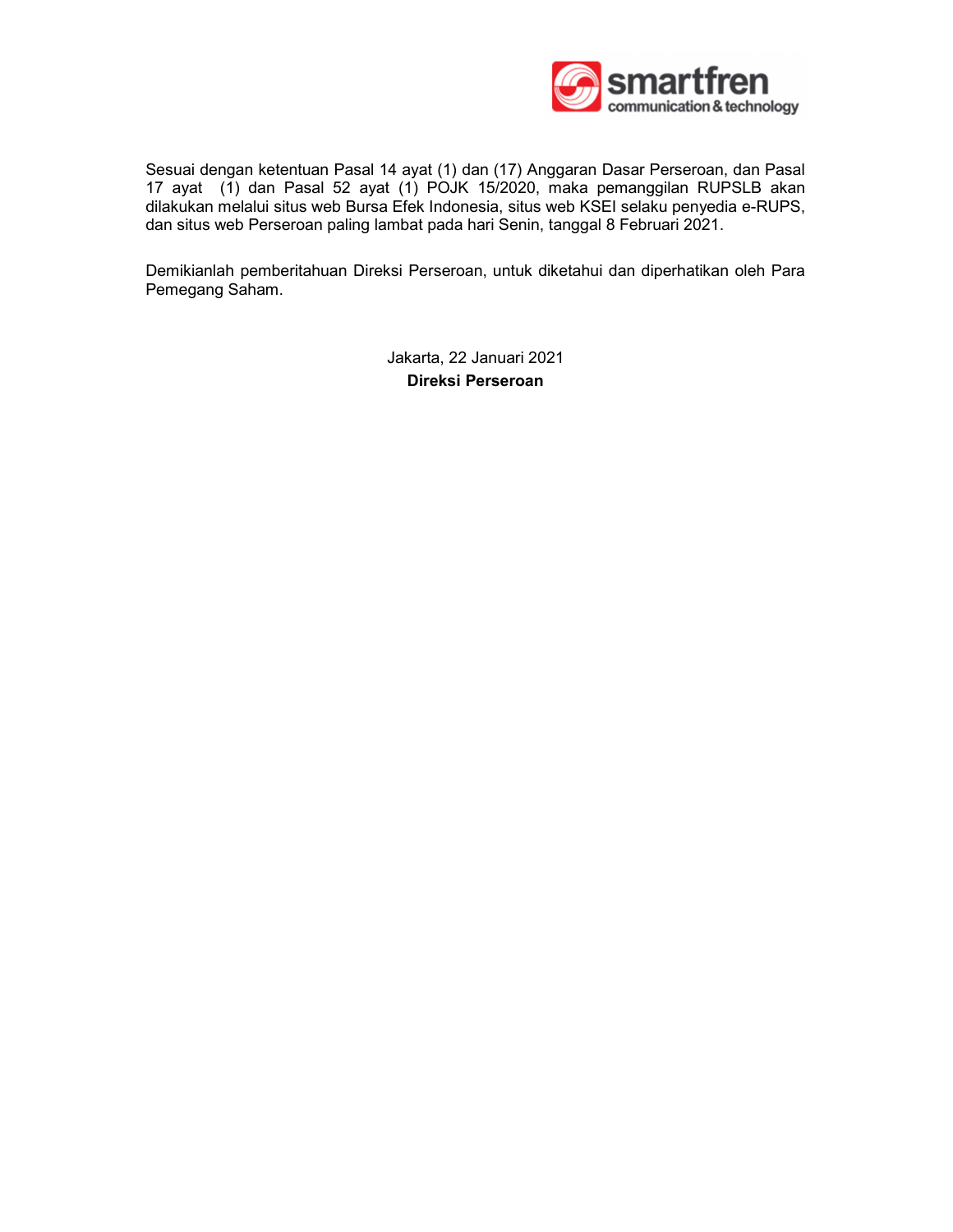

## PT SMARTFREN TELECOM TBK. (the "Company") NOTICE TO ALL SHAREHOLDERS

The Board of Directors ("BOD") of the Company hereby announces to all the Shareholders of the Company (the "Shareholders") that the Company will hold an Extraordinary General Meeting of Shareholders ("**EGMS**"), on Tuesday, March 2, 2021, starting 10.00 WIB – finish.

Considering the Government's appeal regarding the prevention of the spread of the Corona virus (COVID-19) outbreak and taking into consideration Article 8 of the Indonesian Financial Services Authority ("OJK") Regulation No. 16/POJK.04/2020 dated 20 April 2020 concerning the Implementation of Electronic General Meeting of Shareholders of Public Companies, the EGMS will be held with an electronic power of attorney mechanism ("e-**Proxy**") through the Electronic General Meeting System KSEI ("eASY.KSEI") facility provided by PT Kustodian Sentral Efek Indonesia ("KSEI").

The Shareholders who are entitled to attend or to be represented in the EGMS are as follows:

- 1. For Company's Shares which are not in the Collective Custody:
	- The Shareholders of the Company whose names are legally recorded on the Register of the Company's Shareholders no later than on Friday, February 5, 2021 at 16.00 WIB which is administered by PT Sinartama Gunita as Securities Administration Bureau appointed by the Company and domiciled in Jakarta, whose office is located at Sinarmas Land Plaza Tower 1,  $9<sup>th</sup>$  Floor, Jl. M.H. Thamrin No. 51, Jakarta 10350 or the proxy legally appointed by each of the Shareholders as referred to above; and
- 2. For Company's Shares which are in the Collective Custody:

The Shareholders of the Company whose names are legally recorded on the register of account holders or the custodian banks at KSEI no later than Friday, February 5, 2021 at 16.00 WIB, or the proxy legally appointed by each of the Shareholders. Each KSEI securities account holder in Collective Custodian must submit a List of Shareholders of the Company which it manages to KSEI to obtain a Written Confirmation for Meeting ("KTUR").

In accordance with Article 13 paragraphs (5) and (6) of the Company's Article of Association and Article 16 paragraph (1) and (2) of OJK Regulations No. 15/POJK.04/2020 dated 20 April 2020 regarding the Planning and the Organization of Public Company's General Meeting of Shareholders ("POJK 15/2020"), one or more Shareholders are representing 1/20 (one-twentieth) or more of the total outstanding shares with voting rights of the Company are entitled to propose the agenda of the EGMS, and such proposals have to be received by the BOD of the Company in writing at the latest 7 (seven) days prior to the date of EGMS invitation is conducted by the BOD of the Company.